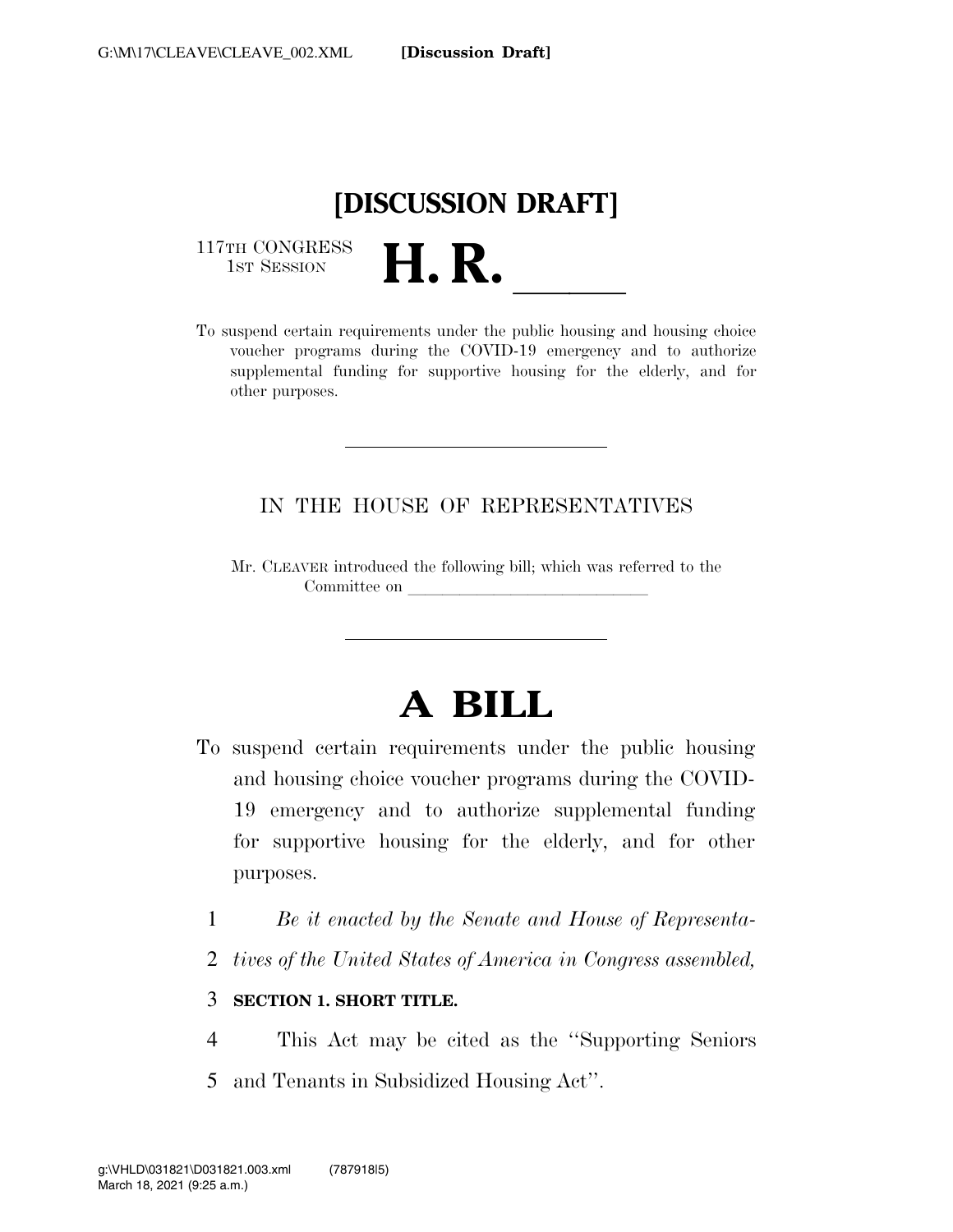$\mathfrak{D}$ 

 **SEC. 2. SUSPENSION OF COMMUNITY SERVICE, WORK, PRESENCE IN UNIT, AND MINIMUM RENT RE- QUIREMENTS AND TIME LIMITS ON ASSIST-ANCE.** 

 (a) SUSPENSION.—Notwithstanding any other provi- sion of law, during the period that begins upon the date of the enactment of this Act and ends 6 months after the end of the incident period for the emergency declared on March 13, 2020, by the President under section 501 of the Robert T. Stafford Disaster Relief and Emergency As- sistance Act (42 U.S.C. 4121 et seq.) relating to the Coronavirus Disease 2019 (COVID-19) pandemic, the fol- lowing provisions of law and requirements shall not apply: (1) Section 12(c) of the United States Housing

 Act of 1937 (42 U.S.C. 1437j(c); relating to com-munity service).

 (2) Any work requirement or time limitation on assistance established by a public housing agency participating in the Moving to Work demonstration program authorized under section 204 of the De- partments of Veterans Affairs and Housing and Urban Development and Independent Agencies Ap- propriations Act, 1996 (Public Law 104–134; 110 Stat. 1321).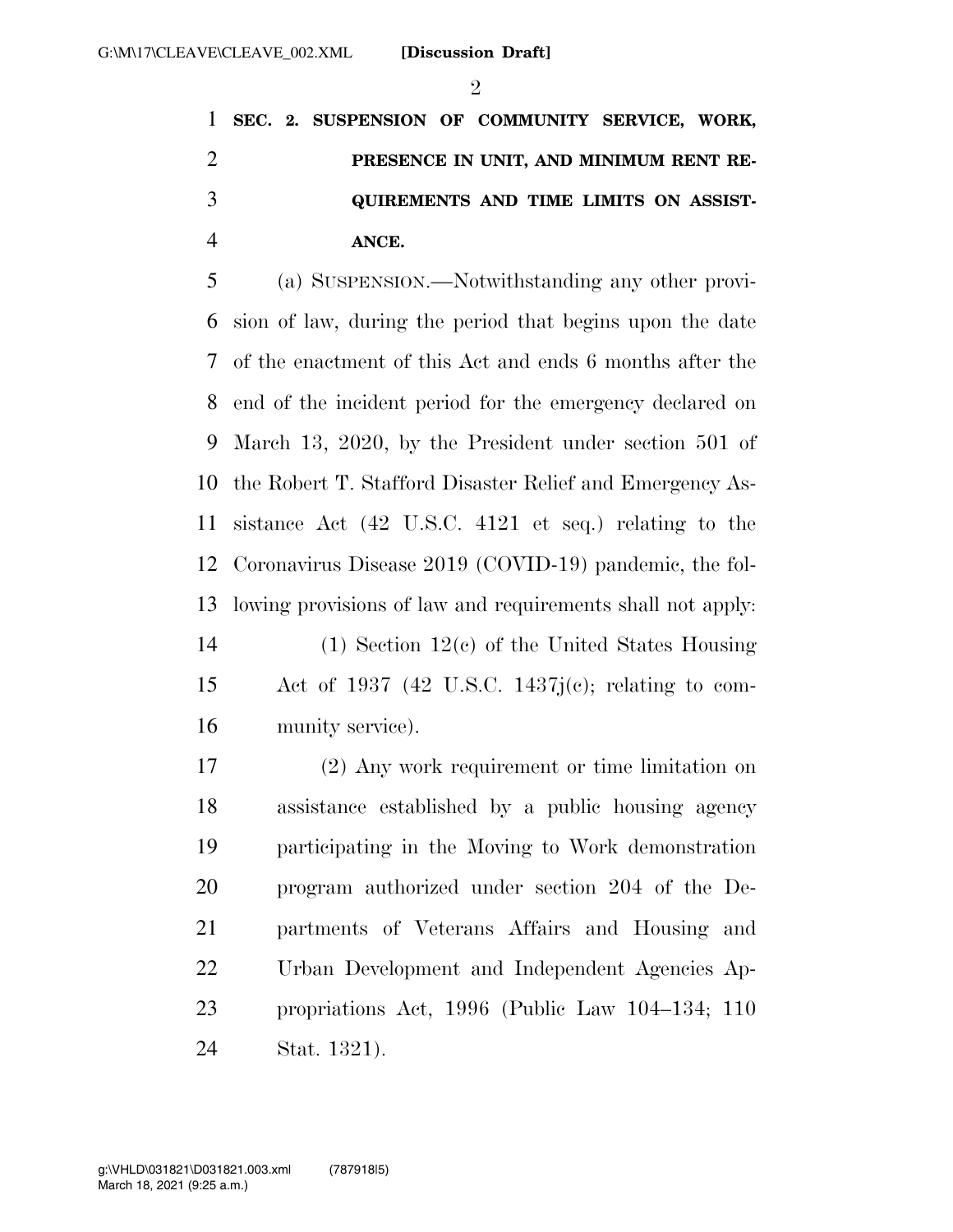(3) Paragraph (3) of section 3(a) of the United States Housing Act of 1937 (42 U.S.C. 1437a(a)(3); relating to minimum rental amount).

 (4) Section 982.312 of the regulations of the Secretary of Housing and Urban Development (24 C.F.R. 982.312); relating to absence from unit).

 (b) PROHIBITION.—No penalty may be imposed nor any adverse action taken for failure on the part of any tenant of public housing or a dwelling unit assisted under section 8 of the United States Housing Act of 1937 (42 U.S.C. 1437f) to comply with the laws and requirements specified in subsection (a) during the period specified in subsection (a).

#### **SEC. 3. HOUSING CHOICE VOUCHERS.**

 (a) SECTION 8 VOUCHERS.—Notwithstanding any other provision of law, the Secretary of Housing and Urban Development shall provide that—

 (1) during the COVID-19 emergency period, a public housing agency may not terminate the avail- ability to an eligible household of a housing choice voucher under section 8(o) of the United States Housing Act of 1937 (42 U.S.C. 1437f(o)) for fail- ure to enter into a lease for an assisted dwelling unit; and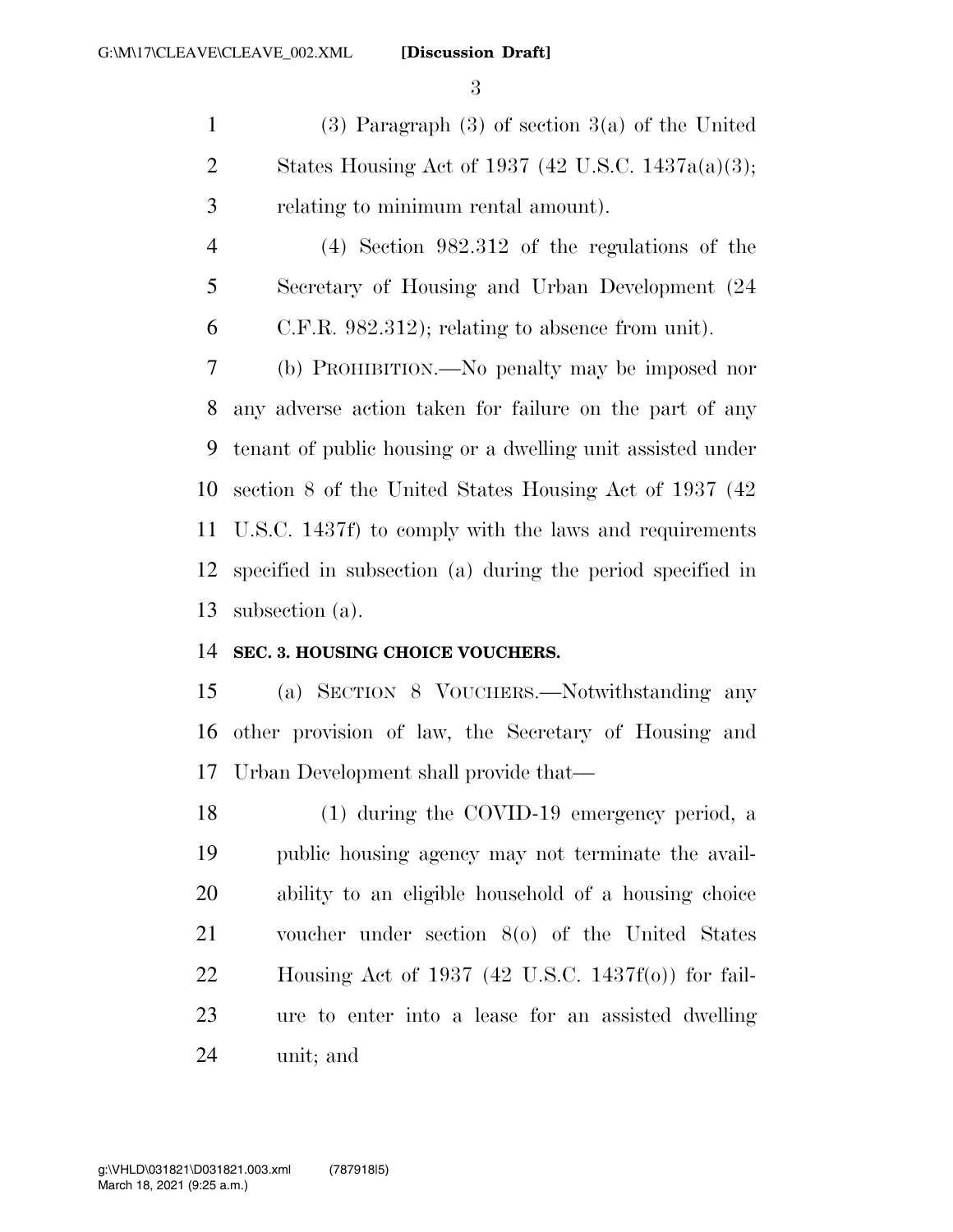(2) in the case of any eligible household on whose behalf such a housing choice voucher has been made available, if as of the termination of the COVID-19 emergency period such availability has not terminated (including by reason of paragraph (1) of this subsection) and such voucher has not been used to enter into a lease for an assisted dwell- ing unit, the public housing agency making such voucher available may not terminate such availability until the expiration of the 60-day period beginning upon the termination of the COVID-19 emergency period.

 (b) DEFINITION.—For purposes of this section, the term ''COVID-19 emergency period'' means the period that begins upon the date of the enactment of this Act and ends upon the end of the incident period for the emer- gency declared on March 13, 2020, by the President under section 501 of the Robert T. Stafford Disaster Relief and Emergency Assistance Act (42 U.S.C. 5191) relating to the Coronavirus Disease 2019 (COVID-19) pandemic.

## **SEC. 4. SUPPLEMENTAL FUNDING FOR SUPPORTIVE HOUS-ING FOR THE ELDERLY.**

 (a) AUTHORIZATION OF APPROPRIATIONS.—There is 24 authorized to be appropriated  $\left[ $1,202,000,000 \right]$  for fiscal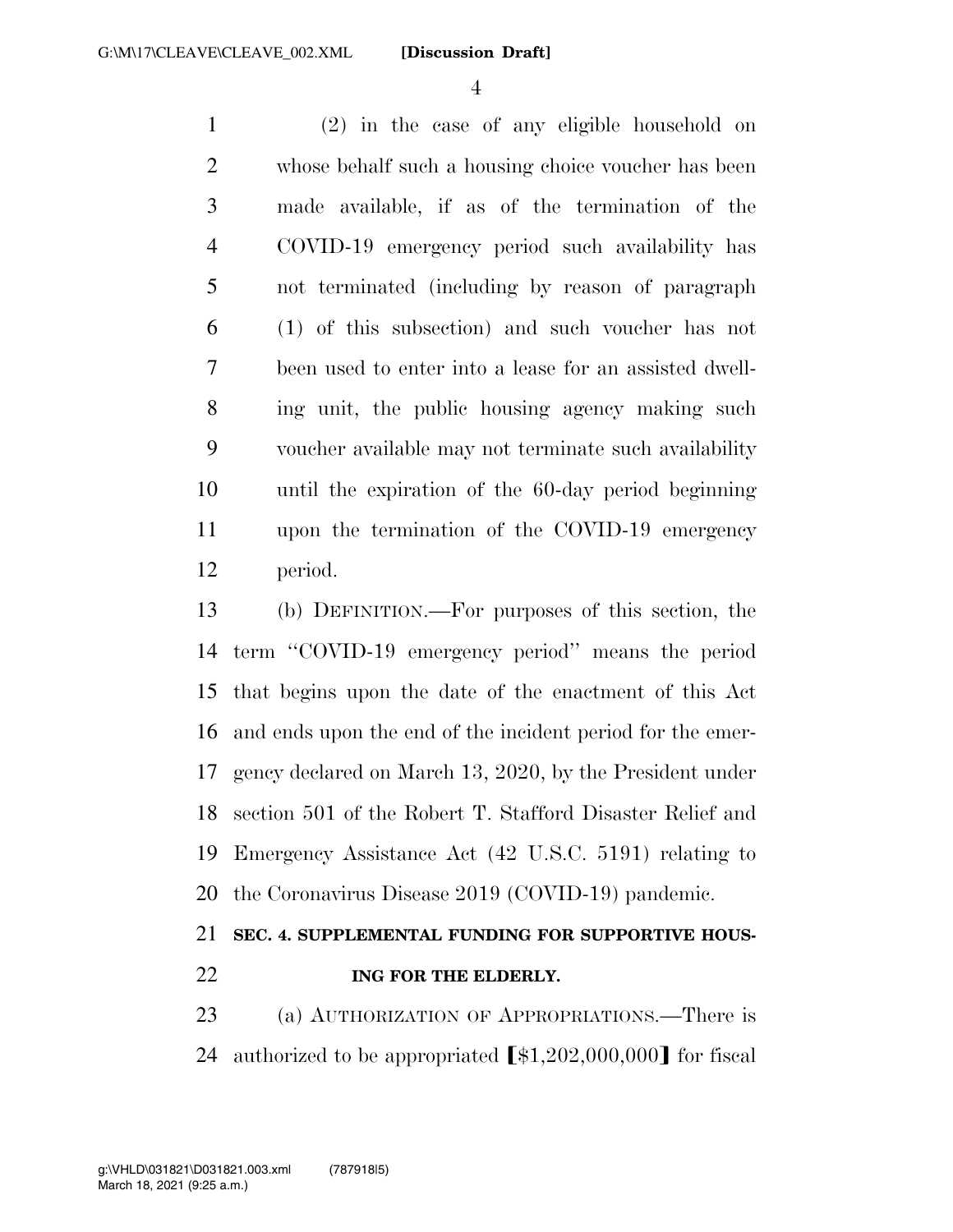year 2021 for assistance for supportive housing for the elderly, of which—

| 3              | $(1)$ $\left[ $845,000,000 \right]$ shall be for rental assist- |
|----------------|-----------------------------------------------------------------|
| $\overline{4}$ | ance under section 202 of the Housing Act of 1959               |
| 5              | $(12 \text{ U.S.C. } 1701q)$ or section 8 of the United States  |
| 6              | Housing Act of 1937 (42 U.S.C. 1437f), as appro-                |
| 7              | priate, and for hiring additional staff and for serv-           |
| 8              | ices and costs, including acquiring personal protec-            |
| 9              | tive equipment, to prevent, prepare for, or respond             |
| 10             | the public health emergency relating to<br>to                   |
| 11             | Coronavirus Disease 2019 (COVID-19) pandemic                    |
| 12             | $for-$                                                          |
| 13             | (A) projects for which assistance is pro-                       |
| 14             | vided under a project rental assistance contract                |
| 15             | under section $202(e)(2)$ of the Housing Act of                 |
| 16             | 1959 (12 U.S.C. 1701 $q(e)(2)$ );                               |
| 17             | (B) projects for which a direct loan under                      |
| 18             | section 202 of such Act was made and for                        |
| 19             | which assistance is provided under section 8 of                 |
| 20             | the United States Housing Act of 1937 (42)                      |
| 21             | U.S.C. $1437f$ ; and                                            |
| 22             | (C) projects for which project-based assist-                    |
| 23             | ance is provided under such section 8 in which                  |
| 24             | more than 80 percent of tenants are 62 years                    |

of age or older;

March 18, 2021 (9:25 a.m.) g:\VHLD\031821\D031821.003.xml (787918|5)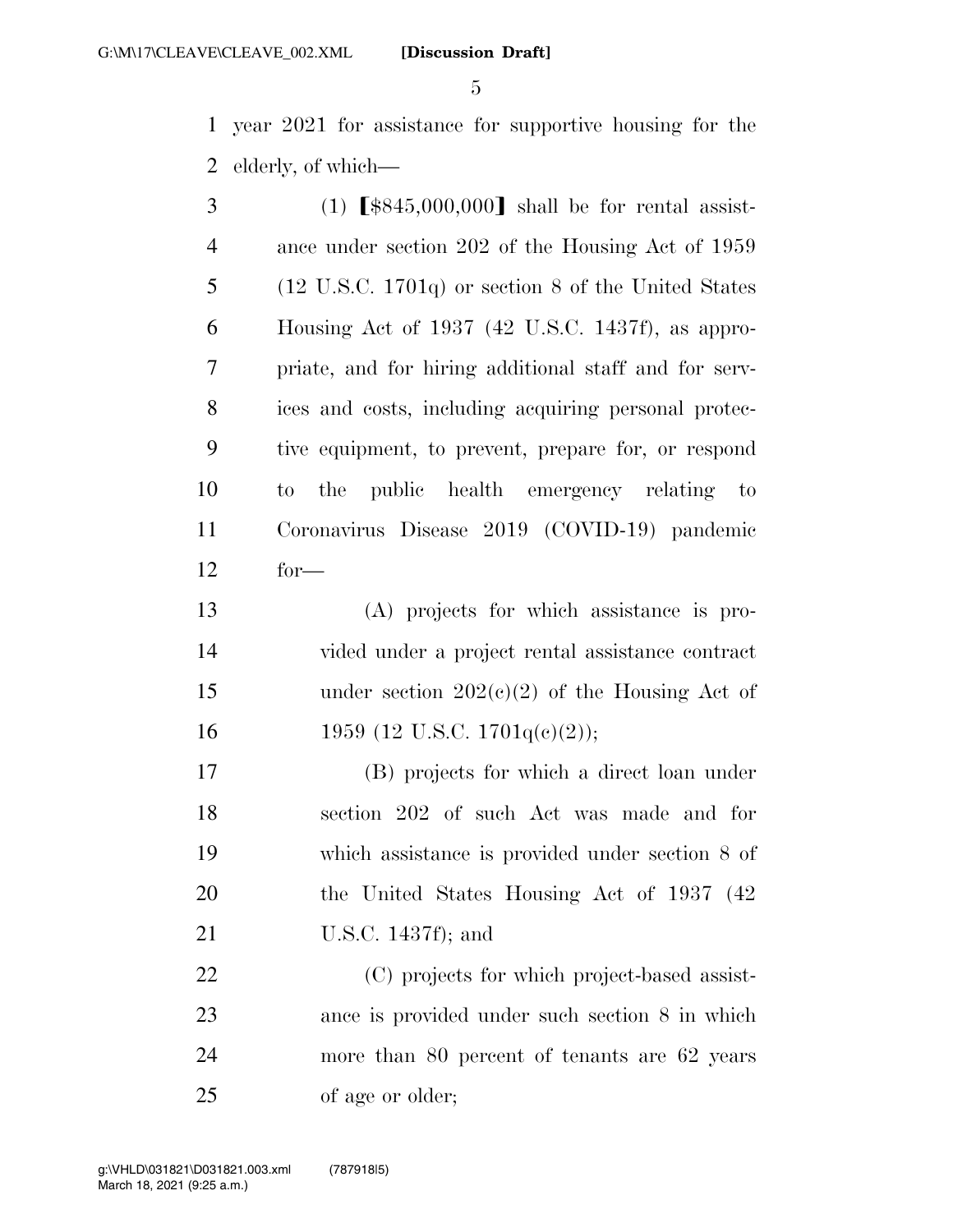1 (2)  $\llbracket \frac{$50,000,000}{\text{ shall be for installation of}}$ , and service fees for, wireless internet services in projects and individual units described in paragraph (1);

5 (3)  $\lceil $7,000,000 \rceil$  for a 1-year extension of the Supportive Services Demonstration (SSD) of the Department of Housing and Urban Development, authorized under the heading ''Housing for the El- derly'' in title II of the Transportation, Housing and Urban Development, and Related Agencies Appro- priations Act, 2014 (division L of Public Law 113– 76; 128 Stat. 618); and

13 (4)  $\lceil \$300,000,000\rceil$  shall be for grants under section 676 of the Housing and Community Devel- opment Act of 1992 (42 U.S.C. 13632) for costs of providing service coordinators for purposes of coordi- nating services to prevent, prepare for, or respond to the public health emergency relating to Coronavirus Disease 2019 (COVID-19).

20 (b) ELIGIBILITY OF SUPPORTIVE HOUSING FOR PER- SONS WITH DISABILITIES.—Subsection (a) of section 676 of the Housing and Community Development Act of 1992 23 (42 U.S.C. 13632(a)) shall be applied, for purposes of 24 subsection (a) of this section, by substituting  $\mathcal{C}(G)$ , and 25 (H)" for "and  $(G)$ ".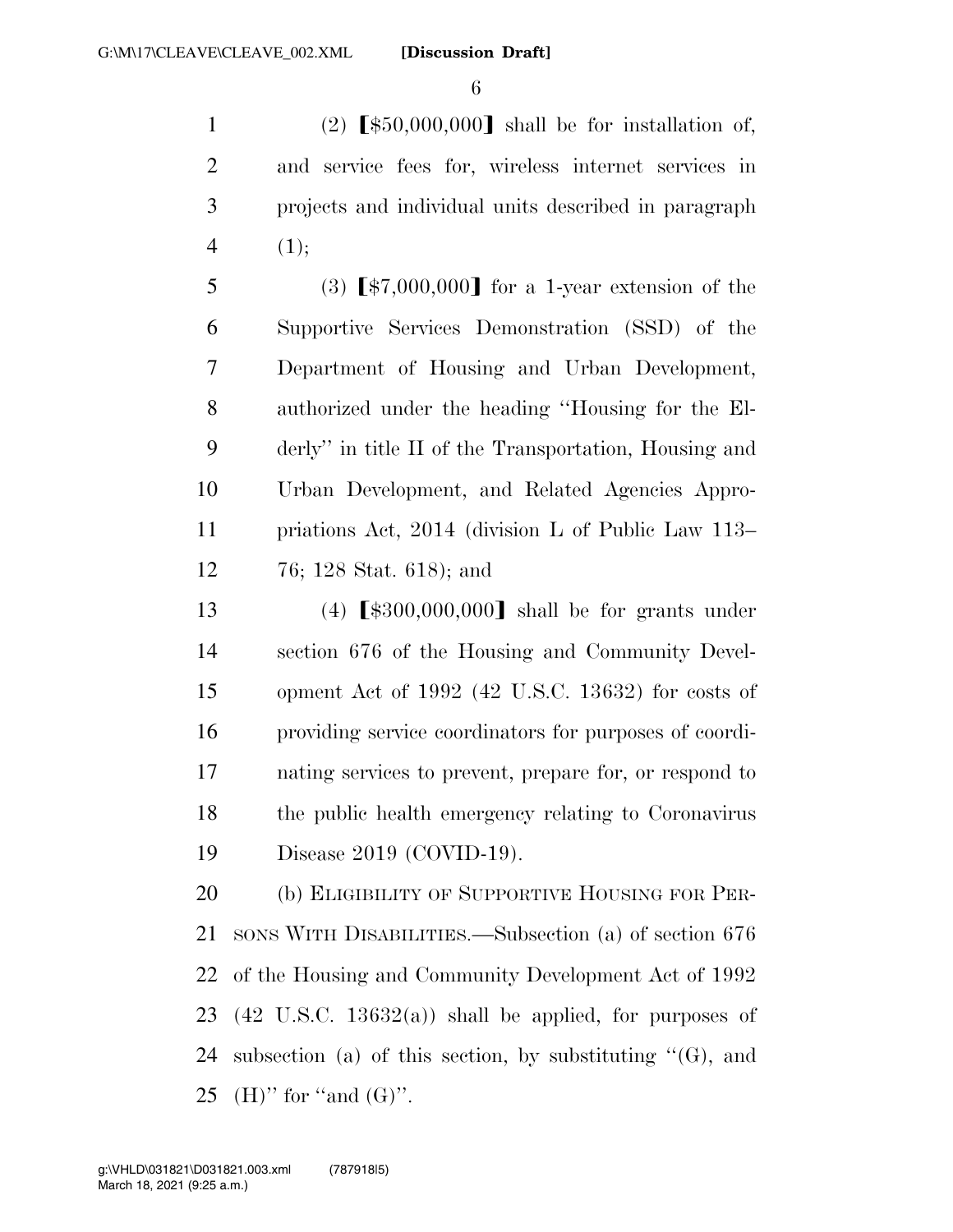**[Discussion Draft]** 

(c) SERVICE COORDINATORS.—

 (1) HIRING.—In the hiring of staff using amounts made available pursuant to this section for costs of providing service coordinators, grantees shall consider and hire, at all levels of employment and to the greatest extent possible, a diverse staff, including by race, ethnicity, gender, and disability status. Each grantee shall submit a report to the Secretary of Housing and Urban Development de- scribing compliance with the preceding sentence not 11 later than the expiration of the 120-day period that begins upon the termination of the emergency de- clared on March 13, 2020, by the President under the Robert T. Stafford Disaster Relief and Emer- gency Assistance Act (42 U.S.C. 4121 et seq.) relat- ing to the Coronavirus Disease 2019 (COVID-19) pandemic.

 (2) ONE-TIME GRANTS.—Grants made using amounts made available pursuant to subsection (a) for costs of providing service coordinators shall not be renewable.

 (3) ONE-YEAR AVAILABILITY.—Any amounts made available pursuant to this section for costs of providing service coordinators that are allocated for a grantee and remain unexpended upon the expira-